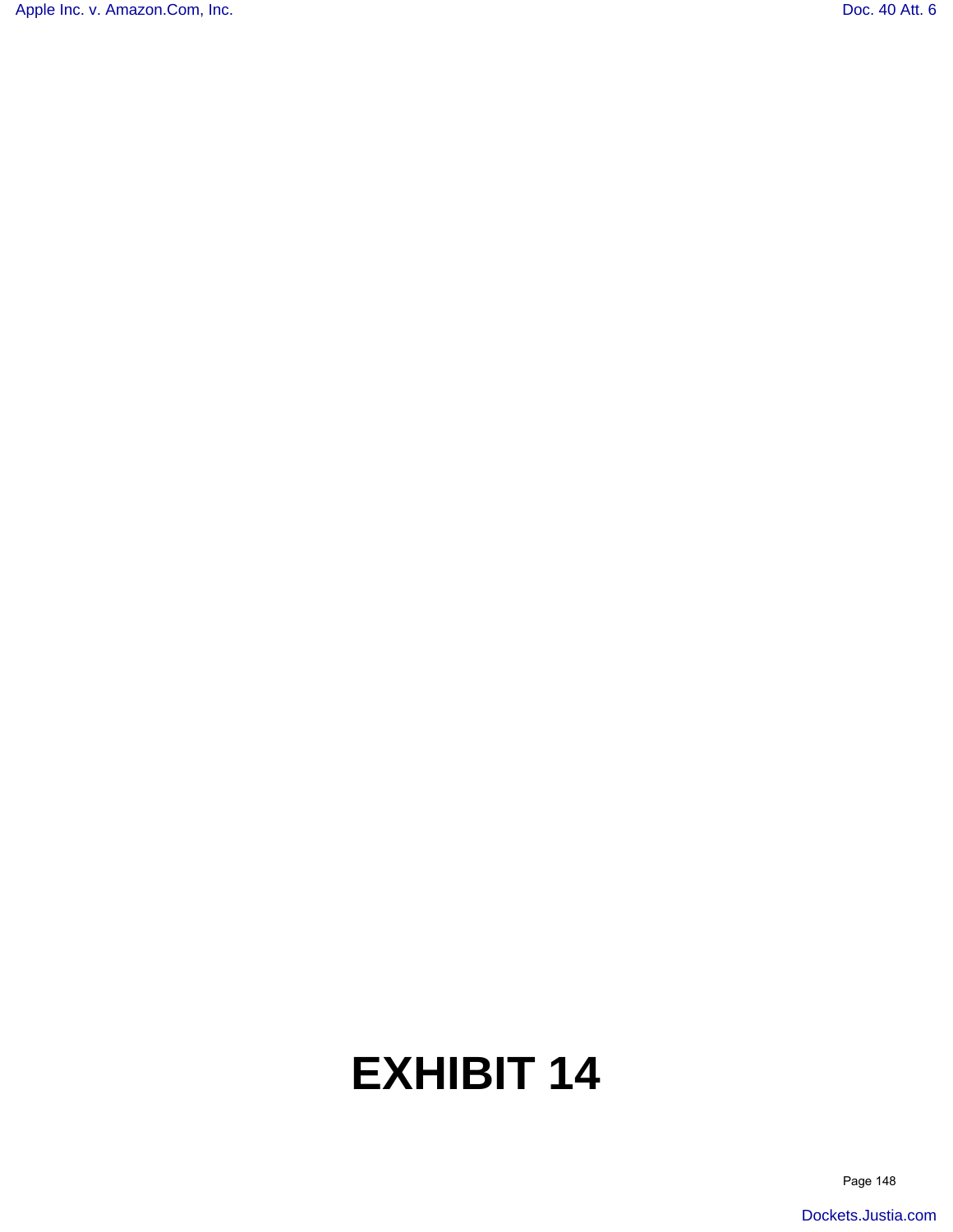11/26/09 NYT B1 Page 1

#### **NewsRoom**

#### 11/26/09 N.Y. Times B1 2009 WLNR 23892270

#### New York Times (NY) Copyright 2009 The New York Times Company

November 26, 2009

#### Section: B

#### Novel Now, But Not For Long DAVID POGUE E-mail: pogue@nytimes.com

We like to think we're so advanced, you know? We're so modern. We're not like our ancestors, whom we picture exclusively in black-and-white, running around in jerky fast motion. How quaint they were with their Model T's and gas lamps!

Well, hate to break it to you, but we're going to look just as quaint to our own descendants. We still hunt around for a coffee shop when we need a wireless Internet connection. We still buy movies on plastic discs. Some people still read "newspapers."

But at least we're still making progress. The year's not quite over yet, but it's over enough to observe a few of the most interesting high-tech highs, lows and trends of 2009. Besides, it's Thanksgiving -- a perfect time to contemplate the future that's starting to take shape.

PICO PROJECTORS The first pico projector hit the market late last year: a pocketable, rechargeable, iPod-size box that could project a six-foot image onto a wall, a sheet or an airplane ceiling (my favorite). This year, several rivals appeared -- and now companies have started building projectors into other gadgets.

Nikon, for example, released the first camera with a built-in projector, a shirt-pocket model called the Coolpix 1000pj. No more connecting cameras to TVs or downloading to computers; you just say "Hey guys, come 'ere!" and push a button for a communal slide show. It's novel, amazing and surprisingly useful.

Cellphones, obviously, will be next.

Now, your Thanksgiving-dinner candles probably put out more lumens than today's pico projectors; the image is far from high-def, and it's pretty dim unless you turn out the lights. But baby steps, people, baby steps.

CAMERAS TACKLE LOW LIGHT From the beginning of digital-camera time, the rule was: if you want to take no-flash photos in low light, you'd better buy yourself one of those big, black, heavy S.L.R. cameras. Too often, the pocket cameras that make up 90 percent of camera sales produce blurry or grainy shots in low light.

C 2011 Thomson Reuters. No Claim to Orig. US Gov. Works.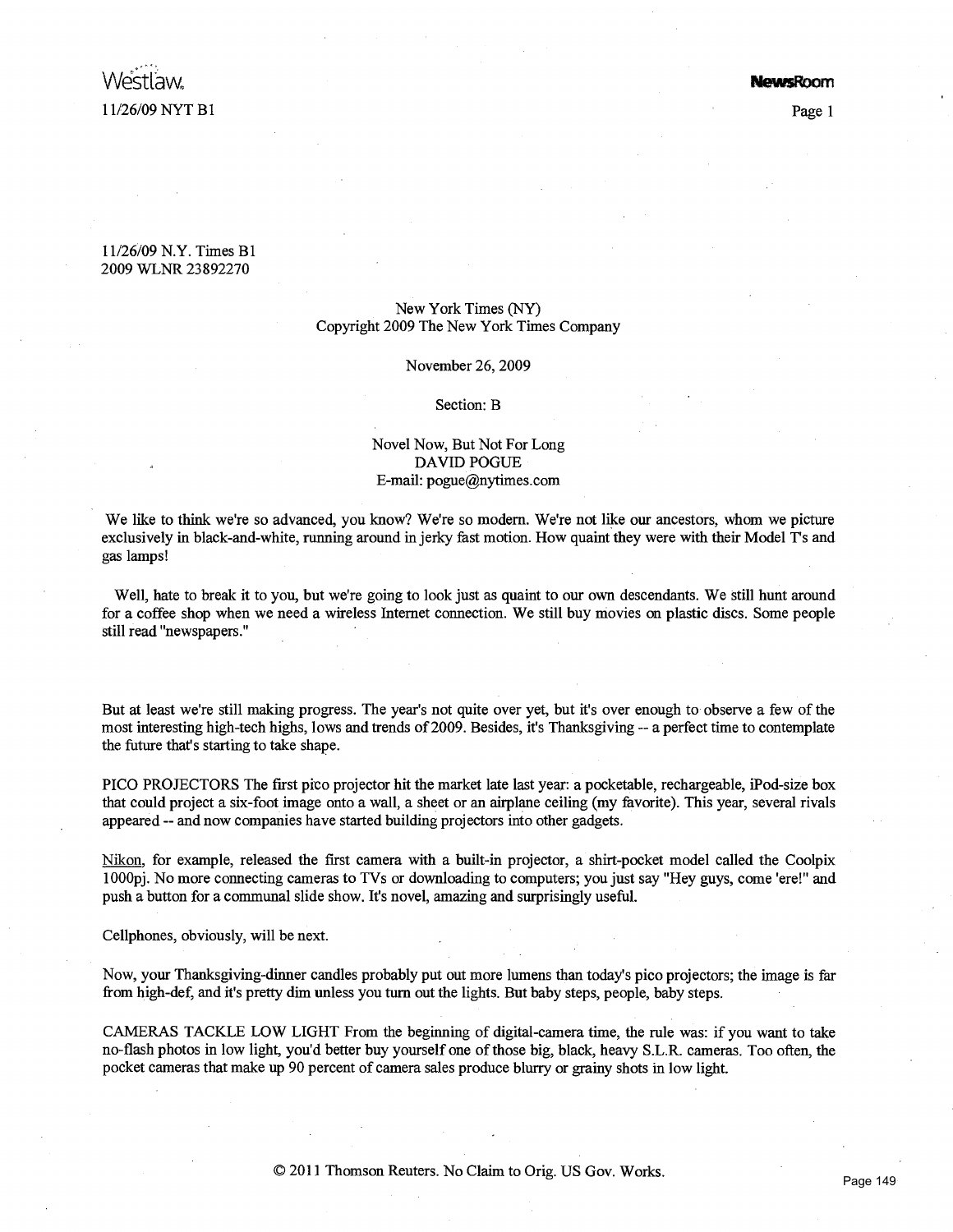This year, the camera companies finally abandoned their decade-long obsession with megapixels. Instead, several of them began working on things that really count -- like bigger sensors for better pictures.

Panasonic and Olympus teamed up to create the Micro Four Thirds format: coat-pocketable cameras that take near-S.L.R.-quality photos. Fujifilm and Sony released new shirt-pocket models whose redesigned sensors do exceptionally well in low light. And Canon's PowerShot S90 combines an unusually large sensor (for a little camera) and a remarkable lens to produce amazing low-light shots.

Still, even these cameras may someday seem laughably crude; already, high-end cameras like the Canon EOS 5D MKII actually "see" better in low light than you do. Trickle-down theory, do your thing.

CARRIERS GET SCRUTINY For years, the Verizons, Sprints, T-Mobiles and AT&Ts of the world have quietly and profitably gone about their business, creating policies and fees that the masses accepted as Just the Way Things Are.

This year, though, the grumbling turned to outrage, the Federal Communications Commission began investigating, and critics began to shine a light on some of the nastiest carrier practices. (Heaven knows, I was among them.)

Why do text messages, which cost the carrier nothing to transmit, cost 20 cents each -- double what they did a couple years ago? Why, after 40 years of answering machines, do carriers still make us listen to 15 seconds of instructions ("When you have fmished recording, you may hang up") every time we leave a message? Why do they round up to the nearest minute? If we're reimbursing the carriers for our heavily discounted smartphones over the course of our two-year contracts, then why doesn't our fee drop at the end of two years?

And so on.

Change may not be coming soon. But with luck, all the scrutiny, bellyaching and pushing back will make the carriers less inclined to dream up new consumer-hostile schemes -- and will give them good will points if they start playing nice.

THE RISE OF THE APPS "Apps," of course, are those 100,000 wildly creative, infmitely fascinating free or cheap programs that you can download to your iPhone or iPod Touch. For maybe \$1 or nothing, you can turn your phone into a barcode reader, musical instrument, carpenter's level, video-editing station, game machine or just about anything else. These days, entire dinnertime conversations center on people showing each other their favorite apps, and more than one programmer has become a millionaire just from selling a whole lot of copies -- at \$1 apiece.

This year, the idea caught fire. New app stores opened for the BlackBerry, Palm phones (the Pre and Pixi) and Windows smartphones. They join the existing stores for the iPhone/iPod Touch and phones that run Google's Android phone software.

Those stores are all smaller than Apple's, of course. But as they grow, they'll have to maneuver carefully to avoid the problems that now plague Apple's app store. For example, Apple's gatekeepers, who vet each app before releasing it, occasionally ignite firestorms online when they reject an app that the public wants.

Maybe a bigger problem is that the app-discovery tools haven't caught up with the app store's sheer size. A few hundred apps get featured placement on Apple's featured or best-selling lists, but many of the other 99,500 never see the light of day. Maybe 2010 will be the year that problem gets solved.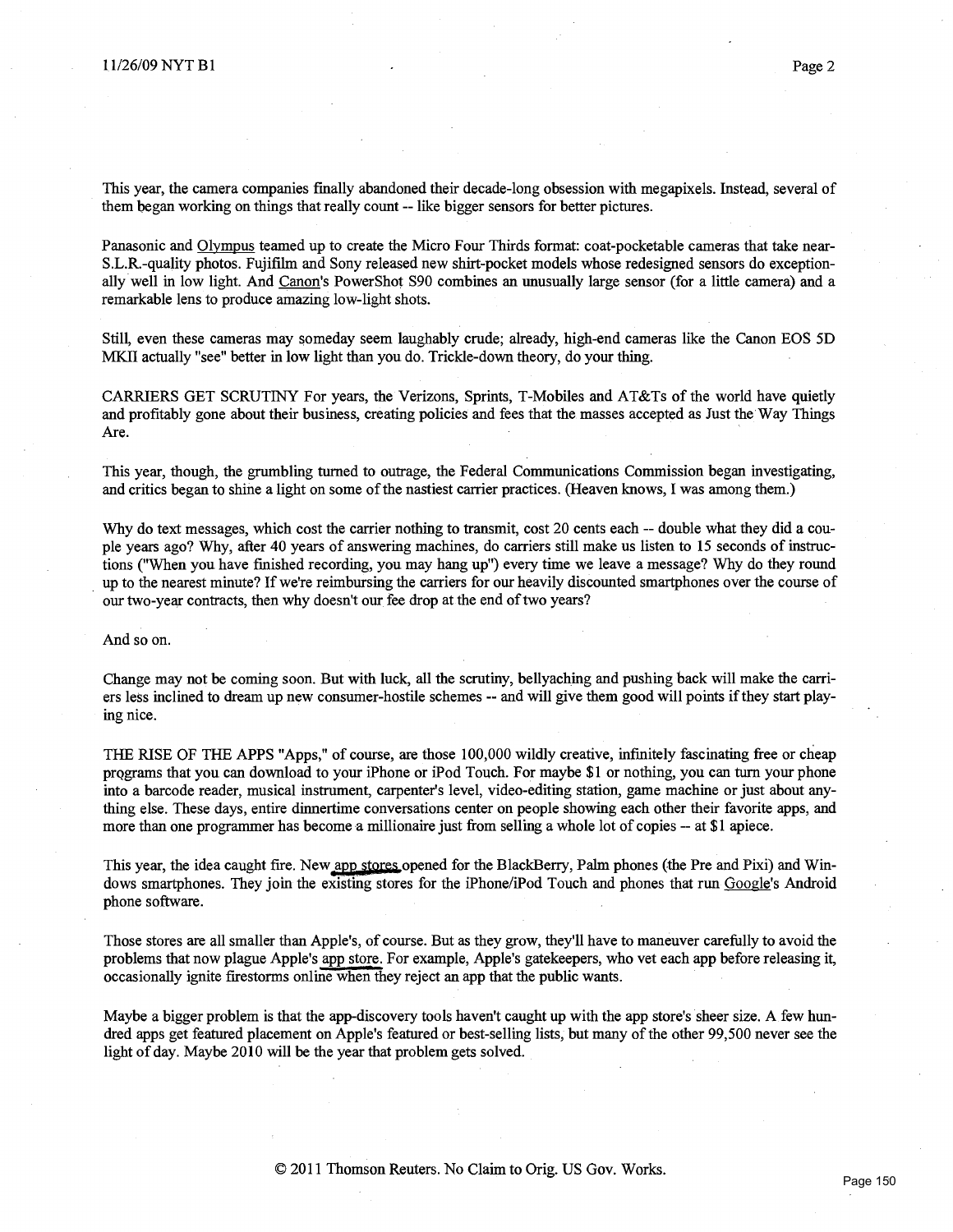NETBOOKS These cheap (\$300-ish), light (3-pound-ish), limited (no CD drive) laptops occupy a new, underserved spot on the size spectrum between cellphones and laptops.

Like any new gadget category, the early models, last year, were slow and awkward. This year's models improved rapidly, although they're still better suited for writing, e-mail and Web surfmg than for games, Photoshop or video. In any case, these cheap laptops sure came along at the right time -- their arrival coincided perfectly with the Great Recession of 2008-9.

E-BOOKS GET SERIOUSAmazon's Kindle e-book reader, a lightweight plastic slab designed for reading books and newspapers -- extremely sharp black-and-white type on a light gray background -- was an intriguing experiment, a gadget hound's toy.

But in 2009, e-readers seemed to become ready for the mainstream. There was a second-generation Kindle, a largerscreen Kindle and a series of new rivals from Sony. Then Amazon opened up its e-book store (containing more than 380,000 books) to people who don't own Kindles; you can read those books on an iPhone, iPod Touch or, shortly, your Mac or PC. Slowly, the concept of reading pixels instead of print seemed less and less unusual.

The whole thing heated up considerably with Barnes & Noble's entry into the market. It opened up its e-bookstore and its reading software (for Mac, PC, iPhone/Touch) before it had an actual reading gadget to announce.

Now that announcement has been made. At least on paper, the Barnes & Noble Nook offers much that the Kindle lacks: a second screen -- a color touch-screen strip -- for navigation, Wi-Fi for downloading new books, unlimited free reading in Barnes & Noble stores and even the option to lend an e-book to a friend.

So far, it's all theoretical. Customers have yet to see the Nook itself (the company says its preorders sold out.) Amazon scoffs at the Nook's greater weight and shorter battery life, and nobody knows how many publishers will go along with the free-reading-in-bookstores and book-lending pieces. But two things are for sure: e-books are evolving at a screaming pace, and their appeal goes well beyond gadget freaks.

In short, 2009 was a year like any other year: filled with breakthroughs and breakdowns, progress and pushback. Still, we stand at an amazing point in high-tech history. Our airplanes offer wireless Internet, we can make free Skype calls to China and talk for hours, and our children edit video for homework.

You know what our grandchildren will say: "How quaint!"

PHOTO: The Optoma pico projector, the size of an iPod, can project a six-foot image onto a wall or ceiling. (pg.B6)

#### ---- INDEX REFERENCES ---

COMPANY: PANASONIC CORP; TAIWAN VIDEO SYSTEM CO LTD; PANASONIC; AMAZON; GOOGLE INC; FEDERAL COMMUNICATIONS COMMISSION; PICO FAR EAST HOLDINGS LTD; BARNES AND NOBLE INC

#### NEWS SUBJECT: (Economics & Trade (1EC26))

INDUSTRY: (Internet (1IN27); Wireless Networking (1WI62); Consumer Electronics (1CO61); Electronics (1EL16); Online & Electronic Publishing (10N84); I.T. (lIT96); Internet Media (1IN67); Wireless Pagers & Handsets (1WI07); Networking (1NE45); Consumer Products & Services (1C062); Publishing (1PU26); Telecom Consumer Equipment (1TE03); Next Generation Wireless Technology (1NE48))

C 2011 Thomson Reuters. No Claim to Orig. US Gov. Works.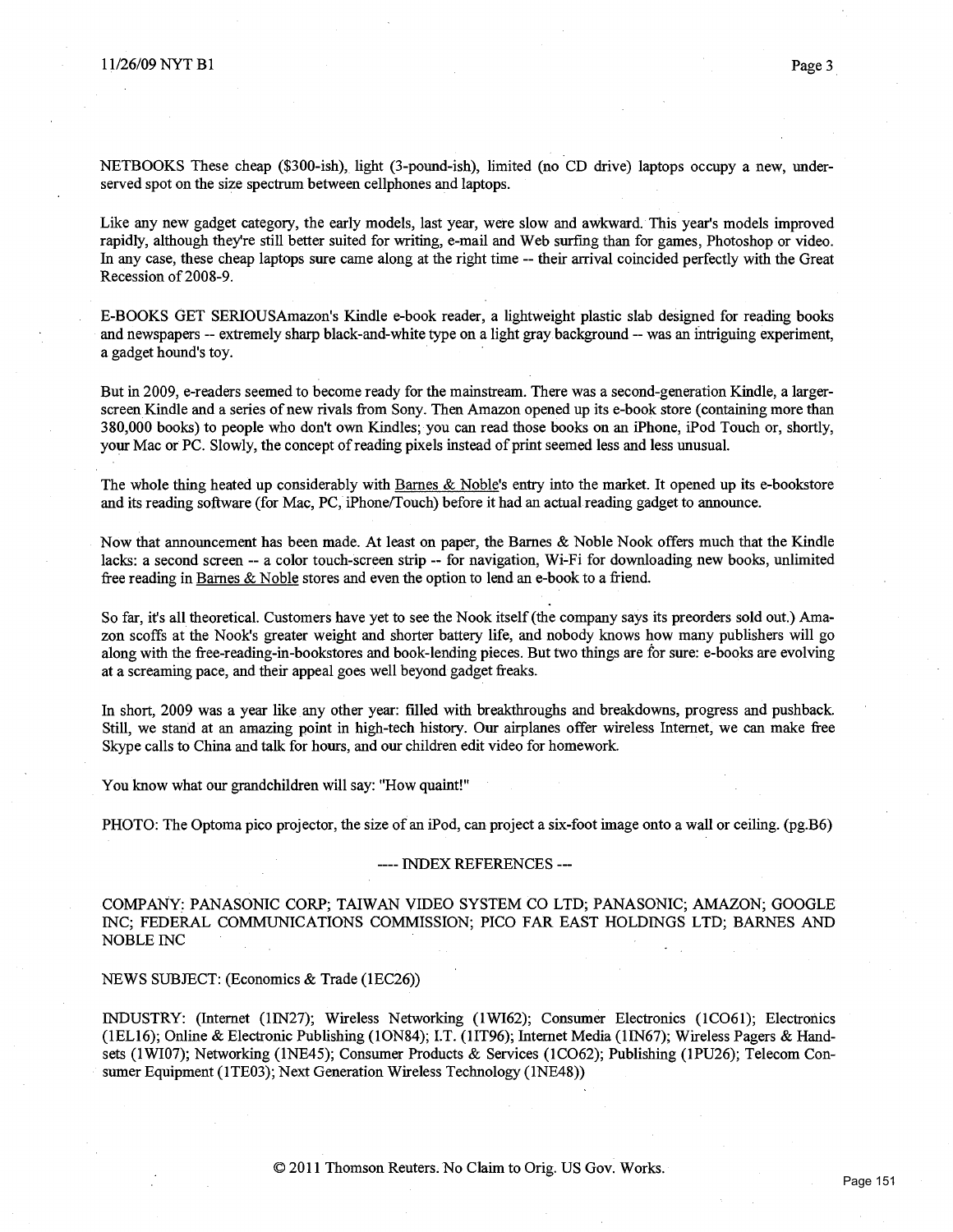#### Language: EN

OTHER INDEXING: (AMAZON; APPLE; BARNES NOBLE; BARNES NOBLE NOOK; BLACKBERRY; CAMERAS; CD; FEDERAL COMMUNICATIONS COMMISSION; FUJIFILM; GOOGLE; NOOK; PALM; PANASONIC; PICO; SERIOUSAMAZON; SONY; SPRINTS; TVS; VERIZONS) (Apple; Canon; Heaven; Olympus; Slowly; Trickle; Web)

EDITION: Late Edition - Final

Word Count: 1617 11/26/09 NYT B1 END OF DOCUMENT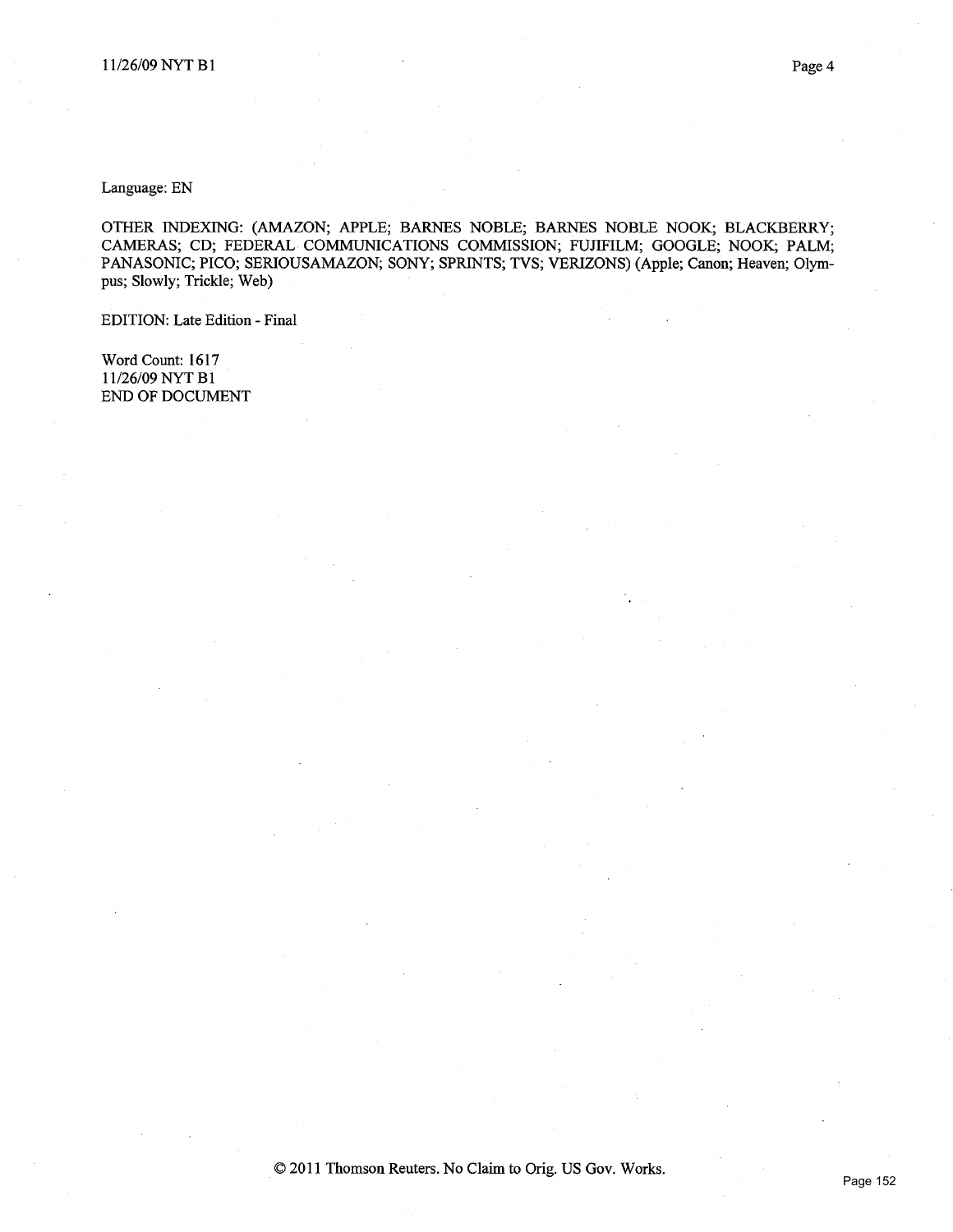## Westlaw. 11/30/09 LABUSJ 39 Page 1

#### 11/30/09 L.A. Bus. J. 39 2009 WLNR 25210712

#### Los Angeles Business Journal Copyright 2009 CBJ, L.P.

November 30, 2009

#### Volume 31; Issue 48

Getting a line on app economy: the growing use of software for smart phones offers L.A. the chance to take the lead in a new market.

#### Carpenter, Rob

HAVE yOU ever used one of those neat applications from the iPhone or BlackBerry app stores? You know, the ones that allow you to check sports scores in real time, manage your bank account, buy and sell blue chip stocks, or play Pacman in the lunch line?

If you answered yes, you are like a growing number of Angelenos--and Americans--who can't wait for the next app that will help make life more convenient, lively and fun. It is, after all, a very good thing that we are able to order chicken wings through Pizza Hut's e-commerce mobile app or locate nearby restaurants, gas stations and department stores with location-based application software.

But what we must now understand about these new "convenience" apps, however, is that they have much larger implications than simply making life more manageable. They are now part of an explosively lucrative financial sector being built around them: the "app economy." And it is quickly--and quietly--morphing into the biggest thing since Google's search and Facebook's social networking.

Not only will this new economy be a fmancial juggernaut, but it could affect you, your company and our region more directly than you might think. In this regard, we should no longer think of ourselves merely as consumers of these mobile and social networking apps; we should also begin to think of ourselves as producers of them.

And the reason for this is because the so-called app economy is still leaderless--it is only two years old--and literally up for grabs within most industries on both the local and national levels. It's leaderless in the sense that unlike the companies that have created the gigantic developer platforms (i.e., Apple, Facebook, etc.) that provide a framework for these apps, there are very few companies that are actually dominant within these platforms outside of virtual gaming. And the more traditional companies that do currently operate within them usually just offer informational applications.

In other words, there are very few businesses, local or national, that seriously play in this potential multibilliondollar sandbox and even fewer companies that actually offer their own purchasable goods and services within these apps like an eBay digital storefront. Yet not only is this a great new market but it's also the next iteration of the online world: Web 3.0.

© 2011 Thomson Reuters. No Claim to Orig. US Gov. Works.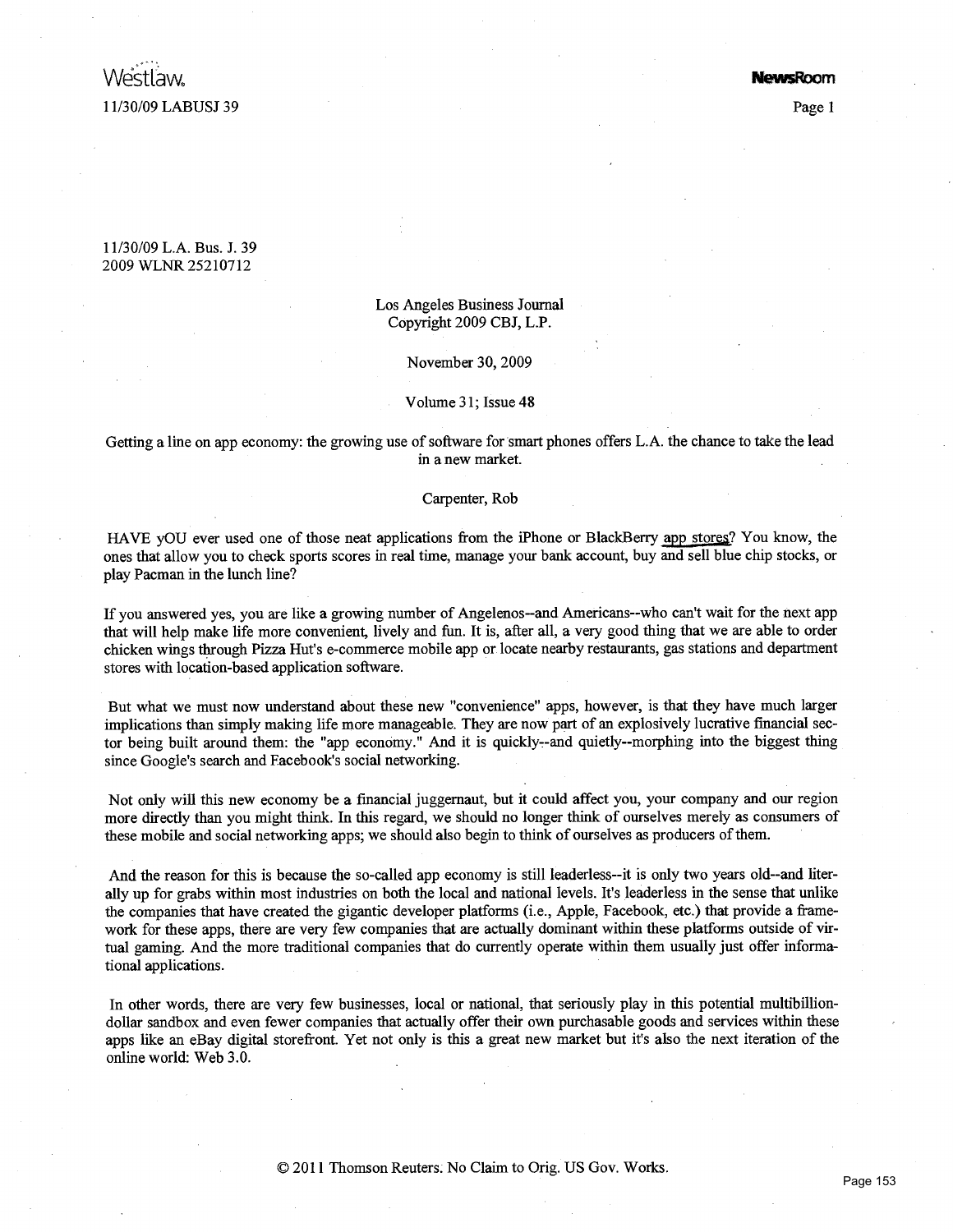This means that we as individuals, companies and a region should now compete in this 21st century virtual gold rush by taking the lead in developing this new fmancial ecosystem--for our local economy as well as for the larger national economy. It does make a lot of sense that the City of Angels is poised to do this: Our economic diversity is representative of American industry, we have an unmatched global talent pool of engineers and programmers to design these new apps, and we have historically proved time and again we have the ability to pioneer new industries (i.e., motion picture, fashion, aerospace, digital animation, etc.) that give our companies and our economy a natural edge.

#### [ILLUSTRATION OMITTED]

#### One of a kind

After all, if we've already led the way in creating these aforementioned megasectors in Los Angeles and throughout the country, why can't we lead the way in creating the new app economy, too? We can leverage our one-of-a-kind financial ecosystem and strategically utilize our local businesses to win in local, regional, and national application markets with our unique assets and history.

But we can only do so if our local companies start actively thinking about innovative ways to offer their purchasable products and services through this new app economy. El Segundo-based DirecTV has successfully figured out how to do this with their wildly successful iPhone app, and all of our local businesses need to figure it out, too.

L.A.'s many small ethnic restaurants, for example, that operate traditional storefronts and attract mainly local patrons, should follow DirecTV's model by creating an app for takeout and delivery services as a way to distinguish themselves from their competition, attract new customers and increase loyalty. In doing so, they would not only see financial benefits for themselves, but they would contribute to the broader local app economy.

The same principle applies to bigger chain restaurants headquartered in Los Angeles County. They could compete on a national scale but could reach more consumers, create more financial value and help build the broader U.S. app economy if they threw a little skin in the game like DirecTV.

In other words, whether a local company is big or small, competes mostly in Los Angeles or throughout the country, real eggs need to be put into this innovative economic basket because real money hangs in the balance. A virtual network of linked commercial applications is going to be a hugely transformative part of our future and we shouldn't let it pass us by.

• So let's get off the sidelines, Los Angeles, and create our own local app economy--and one for the rest of America while we're at it, too. The fmancial payouts will be well worth it.

Rob Carpenter is an entrepreneur and writer. He lives in Los Angeles.

#### ---- INDEX REFERENCES ---

#### COMPANY: RAGE ADMINISTRATIVE AND MARKETING SERVICES INC; DIRECTV GROUP INC (THE); DIRECTV; PIZZA HUT INC; RLW INC (LAS VEGAS NV)

NEWS SUBJECT: (Economics & Trade (1EC26))

INDUSTRY: (Internet (1IN27); Consumer Electronics Technology (1CO38); Consumer Electronics (1CO61); Electronics (1EL16); Online Social Media (10N38); Retail (1RE82); Online Financial Services (10N87); I.T. in Bank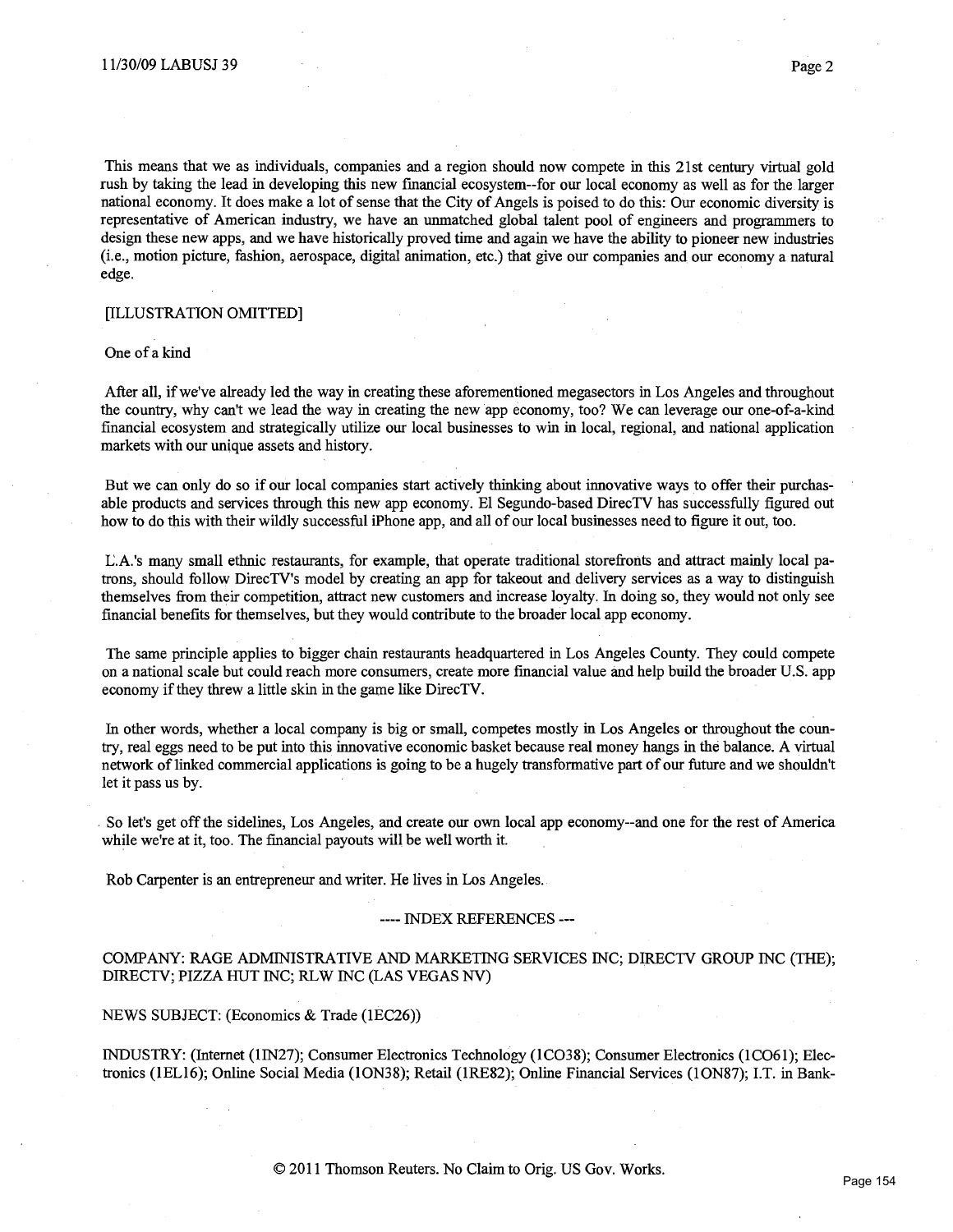ing (11T59); Internet Media (1IN67); Financial Services (1F137); I.T. in Financial Services (11T24); Consumer Products & Services (1C062))

REGION: (North America (1N039); USA (1US73); Americas (1AM92); California (1CA98))

Language: EN

OTHER INDEXING: (BLACKBERRY; DIRECTV; ILLUSTRATION; PIZZA HUT) (El Segundo; Rob Carpenter)

KEYWORDS: (Business); (Business, regional); (Computer Software); (Software); (Wireless telephone software); (Smart phones)

PRODUCT: Prepackaged Software; Software Publishers

SIC: 7372

NAICS CODE: 51121

Word Count: 1026 11/30/09 LABUSJ 39 END OF DOCUMENT

© 2011 Thomson Reuters. No Claim to Orig. US Gov. Works.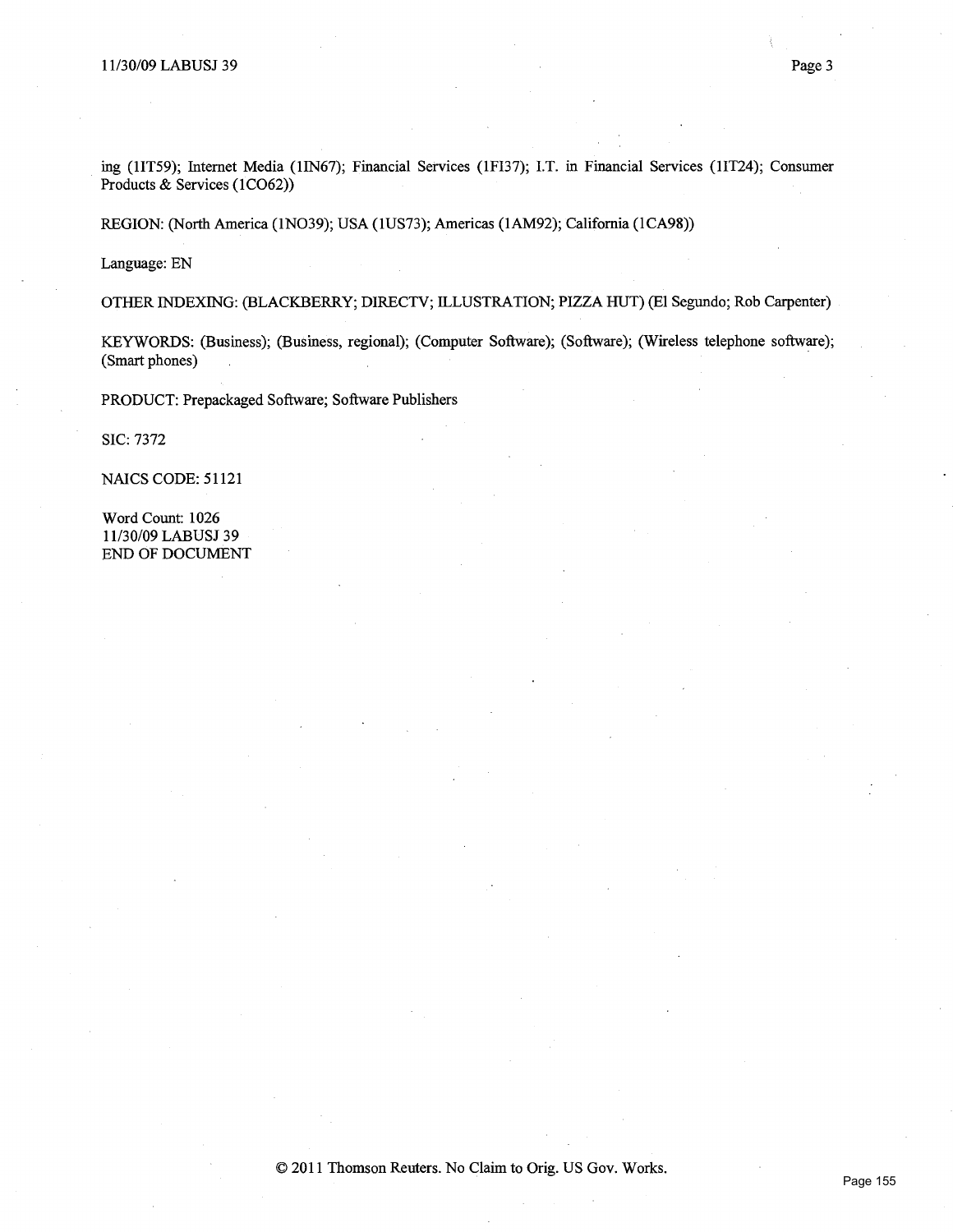# Westlaw. 7/27/10 WP-BUS (No Page) Page 1

**lewsRoom** 

### 7/27/10 Wash. Post (Bus. Sec.) (Pg. Unavail Online) 2010 WLNR 14940520

#### Washington Post Copyright 2010 The Washington Post

#### July 27, 2010

#### Power Failure? How to Keep Working When It's Lights Out

#### Michael S. Rosenwald

WASHINGTON — You work from home and there's no power. You work from an office and there's no power. You are a worker without a work station.

But your boss would still like some work to be done, even if the power company's talking about keeping you in the dark till sometime in August. Fear not. In a digital, mobile world, little 1s and 0s dart all around us, even in 95degree heat, even in the dark.

Here's how the digital nomads who bounce from coffee shop to bookstore to home get their work done on the move:

IN A PINCH: Many mobile phones can tether to laptops, via Bluetooth or cables, to get computers onto the Internet. The speeds are pretty fast. Call your mobile phone provider to see whether your phone has the capability. You can, in some cases, add a tethering feature for a limited period. iPhones can now tether, as can many Android devices.

CREATING POWER: Your car is perfectly capable of charging computers, cellphones, DVD players, etc. Go to Best Buy, RadioShack, Office Depot, Staples or another retailer and ask for a vehicle power inverter. Inverters run about \$60 and turn your cigarette lighter into a full-fledged power provider capable of charging multiple devices at once.

ANOTHER POWER IDEA: If the above idea fails because you keep running into declarations of "sold out," ask for a portable power pack. These are essentially portable batteries that you can charge anywhere — Panera Bread, Starbucks, you get the idea — and then you can plug your gadgets into them to charge at home or wherever. Duracell, Energizer and other battery manufacturers make them. Many come pre-charged, ready to go. Most electronic stores sell them, as do Target and Wal-Mart.

WHERE TO FIND FREE WIFI: The world reached the tipping point of free wireless when Starbucks took the price off Wifi earlier this month. It's free and it's fast. Panera Bread has had free wireless for years and is a favorite spot of digital nomads. McDonald's has free Wifi. So do many hotel lobbies. (Note: Although the Wifi is free, don't be a freeloader. Order lunch. Eat several snacks. Don't be cheap.)

Most cellphone app stores — iPhone, Android, BlackBerry — are filled with apps that use your location to list free (or paid) Wifi hotspots near you. Also, check with your cable provider, as many packages include free access to oth-

C 2011 Thomson Reuters. No Claim to Orig. US Gov. Works.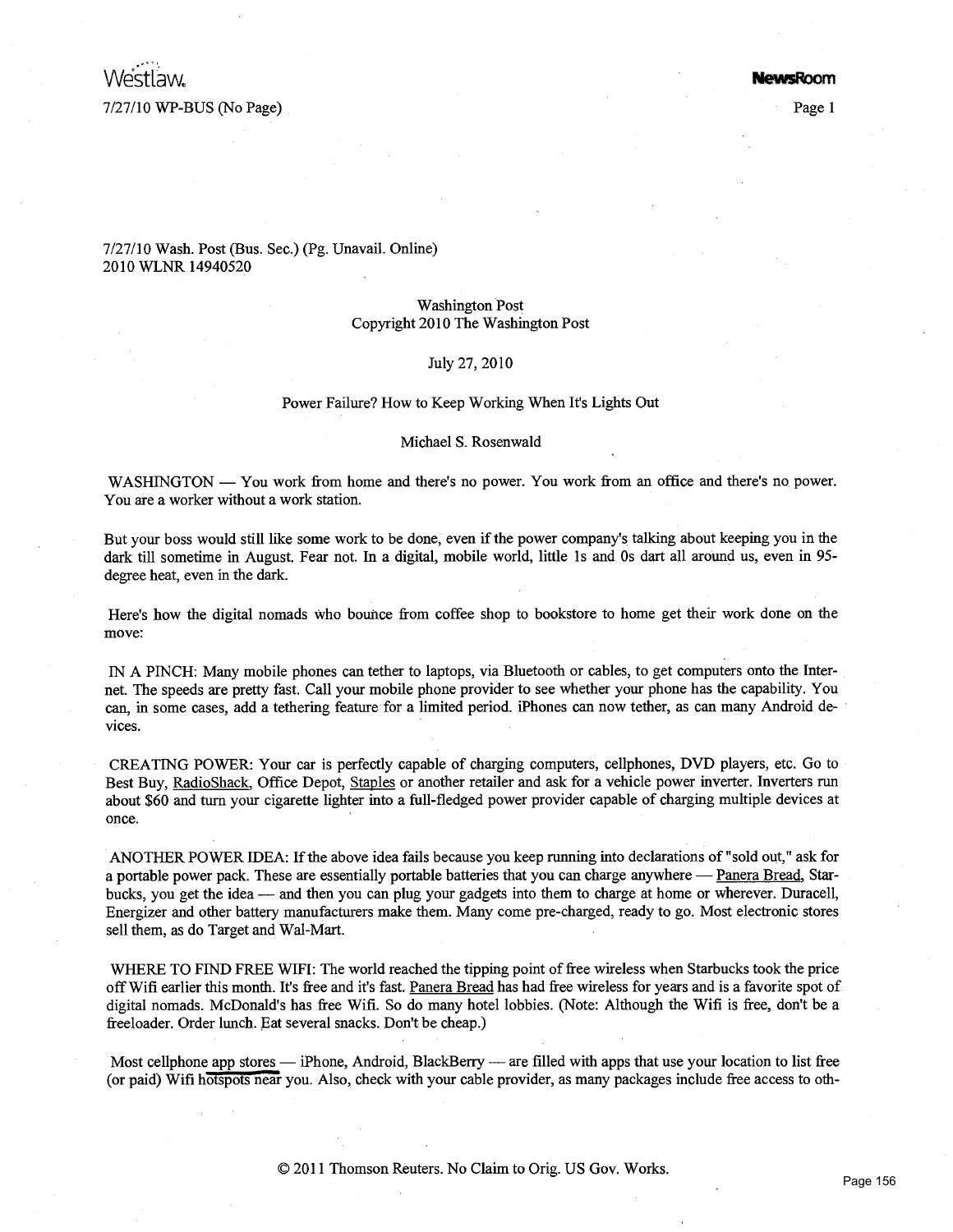erwise for-pay Wifi hot spots.

bc-tech-outage

#### ---- INDEX REFERENCES ---

COMPANY: MCDONALDS RESTAURANTS LTD; WAL MART STORES INC; MCDONALDS; STARBUCKS CORP; MCDONALDS FRANCE SA; WAL MART DE MEXICO S A B DE CV; MCDONALDS IMMOBILIEN GMBH; MCDONALDS RESTAURANTS OF CANADA LTD; DAREEN INTERNATIONAL (L L C )

INDUSTRY: (Electronics (1EL16); Consumer Electronics (1C061); Mobile Phones & Pagers (1W107); Small & Home Office Equipment (1SM98); Office Equipment (10F21); Consumer Products & Services (1C062); Telecom Consumer Equipment (1TE03))

Language: EN

OTHER INDEXING: (ANDROID; BEST BUY RADIOSHACK OFFICE DEPOT STAPLES; BLACKBERRY; DVD; MCDONALDS; POWER FAILURE; STARBUCKS; WAL MART) (Call; Eat; Energizer; Fear; Order; Panera Bread)

Word Count: 417 7/27/10 WP-BUS (No Page) END OF DOCUMENT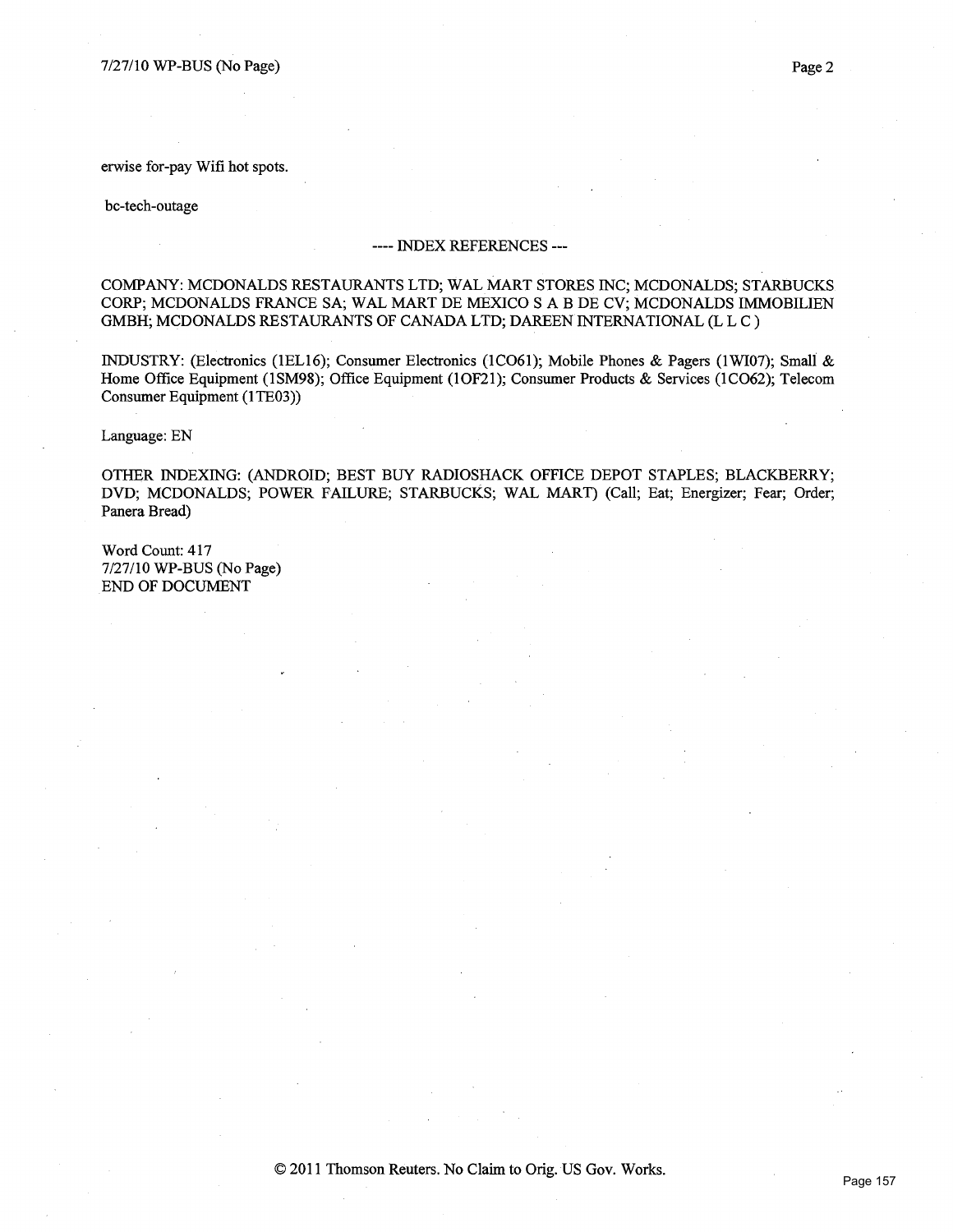# Westlaw. **NewsRoom** 9/29/10 INVBUSD A04 Page 1

#### 9/29/10 Inv. Bus. Daily A04 2010 WLNR 19284779

### Investor's Business Daily Copyright 2010 Investors Business Daily

#### September 29, 2010

#### Section: Technology

### App Stores Offer Feast For Window-Shoppers Applications abundant for iPhone, BlackBerry, Android smart phones PAUL KORZENIOWSKI FOR INVESTOR'S BUSINESS DAILY

A smart phone is anything but a mere phone nowadays.

The name of the game: apps.

"Application stores enable customers to take a cell phone and customize it to fit their own personality," said Frank Dickson, an analyst at market research firm In-Stat.

Apple ([STOCK[AAPL]]) popularized the idea of smart-phone apps stores with its iPhone, a big success that soon spawned app stores among most cell phone makers and services providers.

When users poke around smart- phone app stores, they find a wide range of applications. They range from workplace collaboration tools — videoconferencing apps, sharing PowerPoint apps and more — to the ... more frivolous. One iPhone app is designed to have the phone mimic someone hard at work — shuffling papers and the like while the worker sneaks in a quick catnap.

Apple says it has more than 250,000 applications available for download at its App Store. Prices range from free to \$129, it says.

Many of the programs started off with a consumer focus, but the lines are blurring. Apple says it can't say just how many of its apps are business and how many consumer, because so many have multiple uses.

"Recently, Apple has been turning its attention more to the business market," said Jack Gold, principal of J. Gold Associates, a research firm focused on mobile devices.

The largest makers of business software, including Oracle ([STOCK[ORCL]]) and SAP ([STOCK[SAP]]), now offer mobile applications to aid business users in such area as payroll and accounting.

With so much choice, finding the best apps can be tough. To help, Apple has divided its applications into 18 categories, such as business, finance and productivity. Developers must categorize their apps into one of those 18.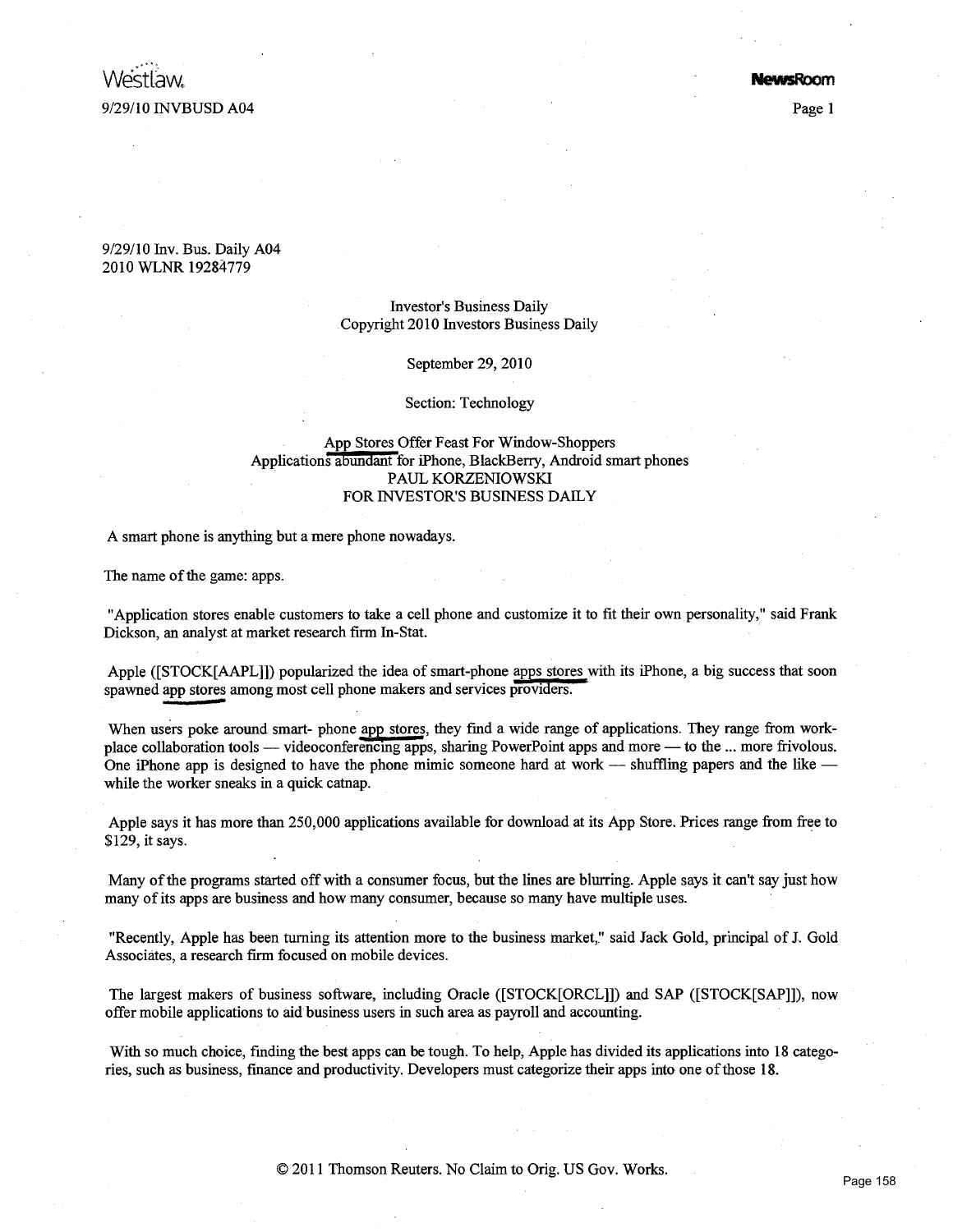#### New And Newsworthy

Apple further divides its apps under various subheadings, such as top paid, top free, what's hot, new and newsworthy, and staff picks.

Apple keeps a tight reign on the application approval process. The company has a lengthy set of stipulations that developers must adhere to before their applications are sold in its App Store.

"I have been amazed that someone has not challenged Apple's approval process in court," Gold said.

A couple of high-profile issues have surfaced, however. Apple has not approved Adobe Systems' ([STOCK[ADBE]]) Flash or Google's ([STOCK[GOOG]]) Google Voice for sale in its App Store. Observers expect the door to be opened to both applications at some point, but that's not yet been the case.

Some observers view Apple's App Store policies as anti-competitive.

"You look at Apple's refusal to allow Adobe and Google to launch their applications and wonder if there were technical or competitive reasons for the company's position," said In-Stat's Dickson.

Google's Android operating system has, like iPhone, quickly emerged as a major player in the smart-phone market.

Google makes the open-source OS available free to phone makers. Motorola ([STOCK[MOT]]), HTC and Samsung are among the handset makers that have released Android smart phones. (Google gets no direct money from Android, but the OS is designed to work well with Google's search and other services.)

Google won't be alone in providing Android app stores. Other companies have plans to do so, reportedly including Kindle e-book reader maker Amazon.com ([STOCK[AMZN]]).

Market tracker NPD Group says more Android smart phones were sold in the second quarter in the U.S. than iPhones. They ranked Nos. 1 and 2, respectively.

Google, though lags behind Apple in apps, though its Android Market app store opened just three months after Apple's, in October 2008 vs. that July.

Google says its app store has more than 80,000 applications available for download, with prices ranging from free to \$200.

It, too, identifies its top paid and top free programs. Paid app distribution, however, continues to be limited to a relatively few countries, which of course is an issue in the developer community.

#### Open-Source Attraction

The open-source Android OS is freely open to app developers. That's the good news for app developers. The bad news is that handset makers are allowed to tweak Android, and do so as a way of differentiating their products.

As a result, "because the underlying hardware is different, there is no guarantee that an application will run on every Android phone," Gold said.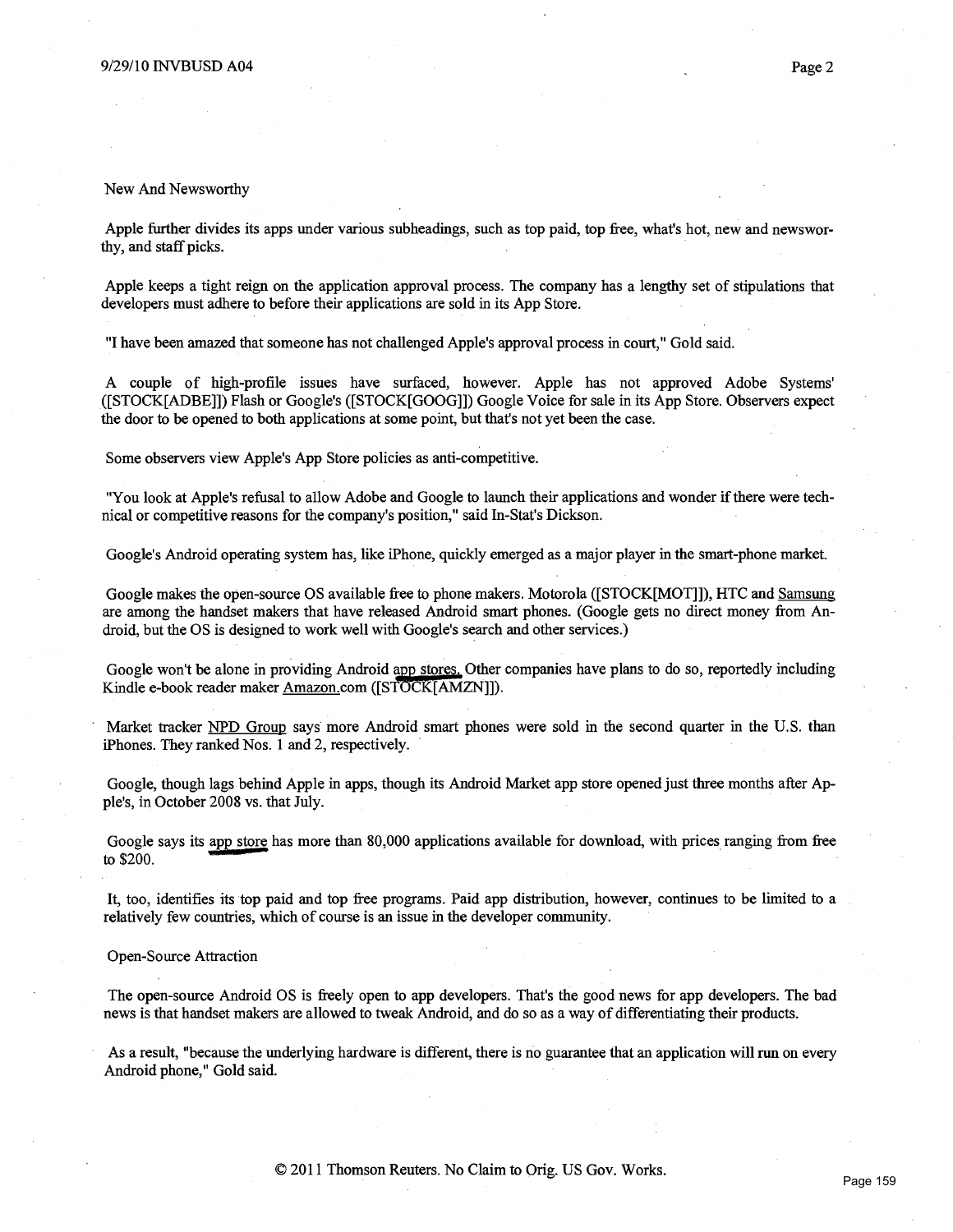BlackBeny maker Research In Motion ([STOCK[RIMM]]) had worked with third parties in the past. It didn't open its own app store until spring 2009. It started with 1,000 apps and now has about 10,000, ranging in price from free to more than \$100.

RIM originally aimed its BlackBerry at business users. Its users can download a range of white papers and Webinars on various business topics.

Because security is always a top concern with businesses, the company historically has followed a tight approval process.

Its BlackBerry App World store is helping RIM expand its reach into the consumer market. App World features keyword and category searches.

It offers Top 25 lists in the categories of new, popular, themes, paid and free, as well as a regularly rotated list of featured applications.

What About Microsoft?

Microsoft ([STOCK[MSFT]]) is the wild card. The company's Windows Mobile operating system has seen its market share drop like a stone in the face of strong competition from iPhone, Android and BlackBerry.

Market tracker Gartner says Microsoft's global market share fell to 5% last quarter from 9.3% a year ago.

"There are questions about Microsoft's long-term future in the smart-phone space," Gold said.

But Microsoft plans to open its first app store with the launch of its Windows Phone 7.0 operating system sometime before the holiday shopping season.

Microsoft says Windows Marketplace for Mobile will have 2,200 apps available at launch, including games. It says 5,300 software vendors have registered to build applications for Windows Mobile.

#### ---- INDEX REFERENCES ---

COMPANY: ADOBE SYSTEMS BRASIL; ADOBE SYSTEMS GMBH; GOOGLE LIMITED LIABILITY COM-PANY GOOGLE 000; MOTOROLA SAS; STOCK; ADOBE SYSTEMS NEW ZEALAND LTD; SAP AG ADR; HTC CORP; DP ACQUISITION 2006 LLC; ORACLE NORGE AS; ORACLE CORPORATION UK LTD; ADOBE SYSTEMS S R 0; RAYNAL ET ROQUELAURE; AUTOMATIQUE DE PROFILAGE SAS {SAP}; MI-CROSOFT CORP (TEXAS); AGENTIA PROPRIETATII PUBLICE; SAP AG; AMAZON COM INC; MICRO-SOFT CORPORATION (INDIA) PVT LTD; GOOGLE SWEDEN AB; ORACLE CORP; MOTOROLA BV; RE-SEARCH IN MOTION BELGIUM BVBA; ORACLE DANMARK APS; ORACLE; GOOGLE DENMARK APS; ASIA PULP AND PAPER CO LTD; ADOBE SYSTEMS CO LTD; MOTOROLA GMBH (MOTOROLA INC); APP INTERNATIONAL FINANCE COMPANY BV; ADOBE SYSTEMS SOUTH AFRICA (PROPRIETARY) LTD; GOOGLE SPAIN SL; OS CO LTD; APPLE GMBH; ADOBE SYSTEMS INC; ADOBE SYSTEMS DAN-MARK APS; ADOBE SYSTEMS ENGINEERING GMBH; ORACLE CORPORATION JAPAN; GOOGLE CZECH REPUBLIC S R 0; SAP; RESEARCH IN MOTION CORP; ADOBE SYSTEMS PTE LTD; ADOBE SYSTEMS ROMAMA SRL; MOTOROLA INC; ADOBE SYSTEMS FEDERAL LLC; APPLIED PLASMA PHYSICS AS; RESEARCH IN MOTION LTD; MICROSOFT CORP; RAEBER INFORMATION MANAGE-MENT; MOTOROLA ISRAEL BEAM; MICROSOFT CORP (NORTH CAROLINA); APPLE PROFESSIONALS